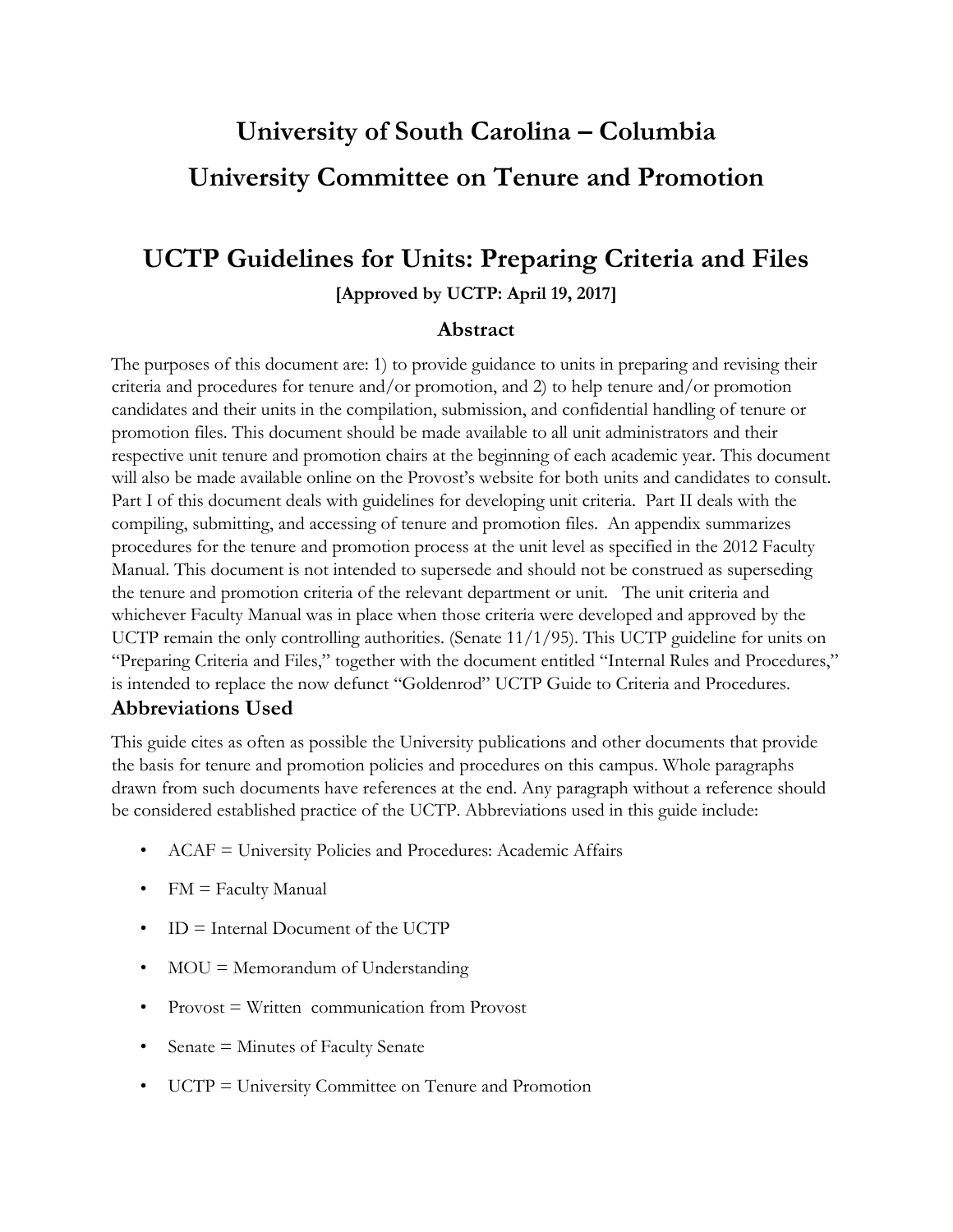# **Table of Contents**

|  | 1. |                                                                                  |  |  |  |
|--|----|----------------------------------------------------------------------------------|--|--|--|
|  | 2. |                                                                                  |  |  |  |
|  | 3. |                                                                                  |  |  |  |
|  | 4. |                                                                                  |  |  |  |
|  | 5. |                                                                                  |  |  |  |
|  | 6. |                                                                                  |  |  |  |
|  |    | B. Other Matters to Be Addressed in Unit Criteria and Secondary Unit Procedures2 |  |  |  |
|  | 1. |                                                                                  |  |  |  |
|  | 2. |                                                                                  |  |  |  |
|  |    |                                                                                  |  |  |  |
|  | 1. |                                                                                  |  |  |  |
|  | 2. |                                                                                  |  |  |  |
|  | 3. |                                                                                  |  |  |  |
|  | 4. |                                                                                  |  |  |  |
|  |    |                                                                                  |  |  |  |
|  |    |                                                                                  |  |  |  |
|  | 1. |                                                                                  |  |  |  |
|  | 2. |                                                                                  |  |  |  |
|  | 3. |                                                                                  |  |  |  |
|  | 4. |                                                                                  |  |  |  |
|  | 5. |                                                                                  |  |  |  |
|  | 6. |                                                                                  |  |  |  |
|  |    |                                                                                  |  |  |  |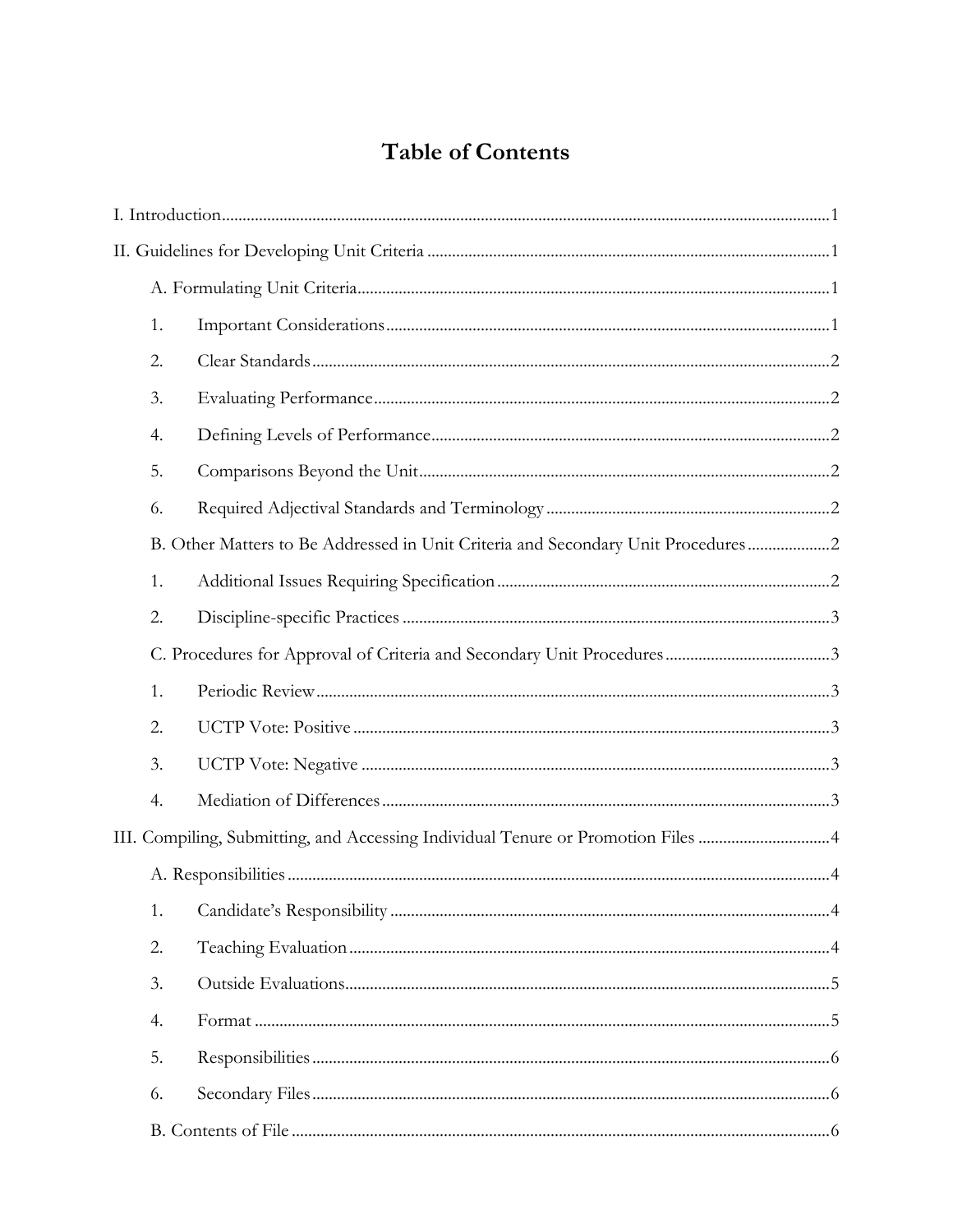| 1. |  |
|----|--|
| 2. |  |
| 3. |  |
| 4. |  |
| 5. |  |
| 6. |  |
| 7. |  |
|    |  |
| 1. |  |
| 2. |  |
| 3. |  |
| 4. |  |
|    |  |
| 1. |  |
| 2. |  |
| 3. |  |
| 4. |  |
| 5. |  |
| 6. |  |
| 7. |  |
|    |  |
|    |  |
| 1. |  |
| 2. |  |
|    |  |
| 1. |  |
| 2. |  |
| 3. |  |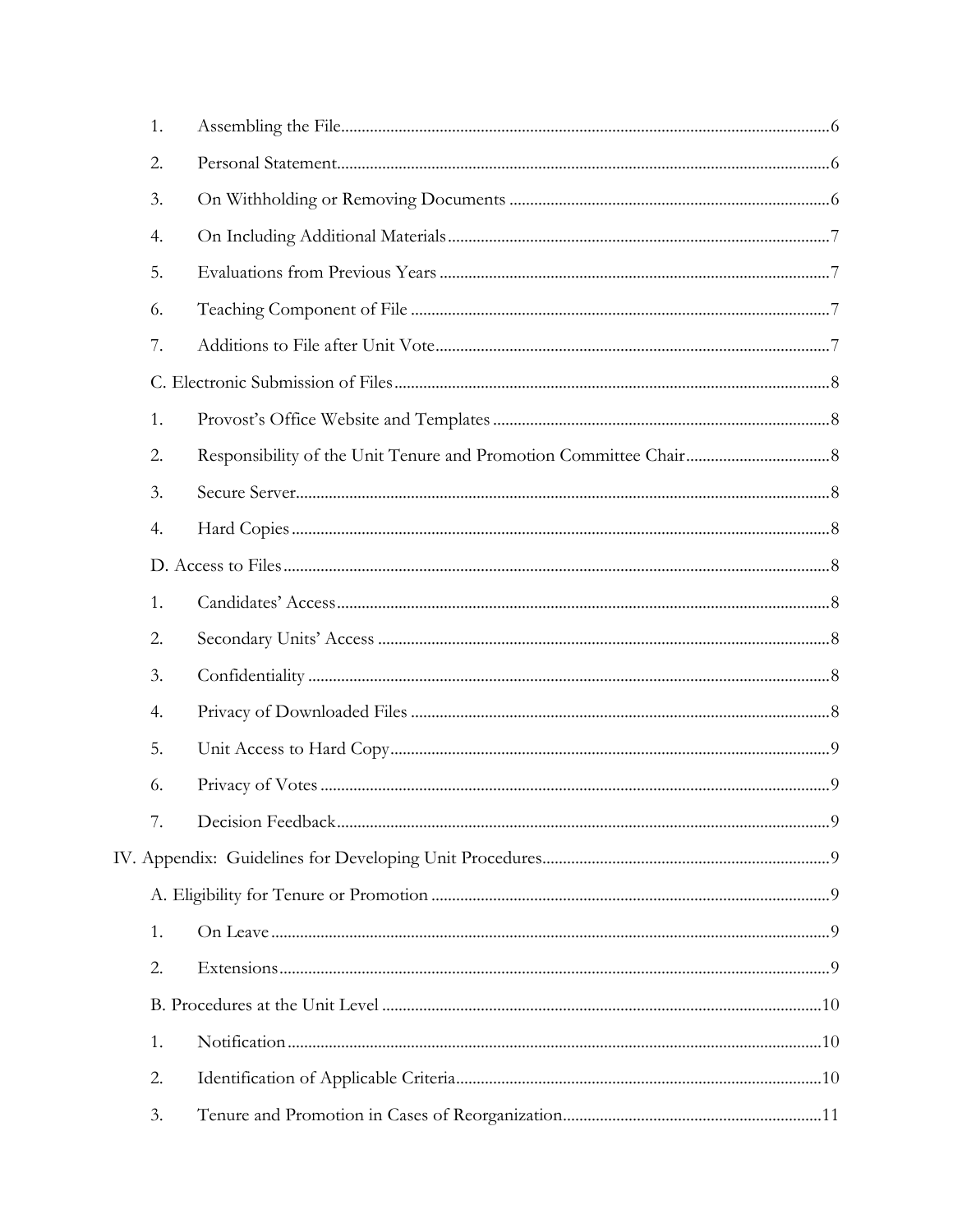| 4. |  |  |  |  |  |
|----|--|--|--|--|--|
| 5. |  |  |  |  |  |
|    |  |  |  |  |  |
| 1. |  |  |  |  |  |
| 2. |  |  |  |  |  |
| 3. |  |  |  |  |  |
| 4. |  |  |  |  |  |
|    |  |  |  |  |  |
|    |  |  |  |  |  |
| 1. |  |  |  |  |  |
| 2. |  |  |  |  |  |
| 3. |  |  |  |  |  |
| 4. |  |  |  |  |  |
| 5. |  |  |  |  |  |
|    |  |  |  |  |  |
| 1. |  |  |  |  |  |
| 2. |  |  |  |  |  |
| 3. |  |  |  |  |  |
| 4. |  |  |  |  |  |
| 5. |  |  |  |  |  |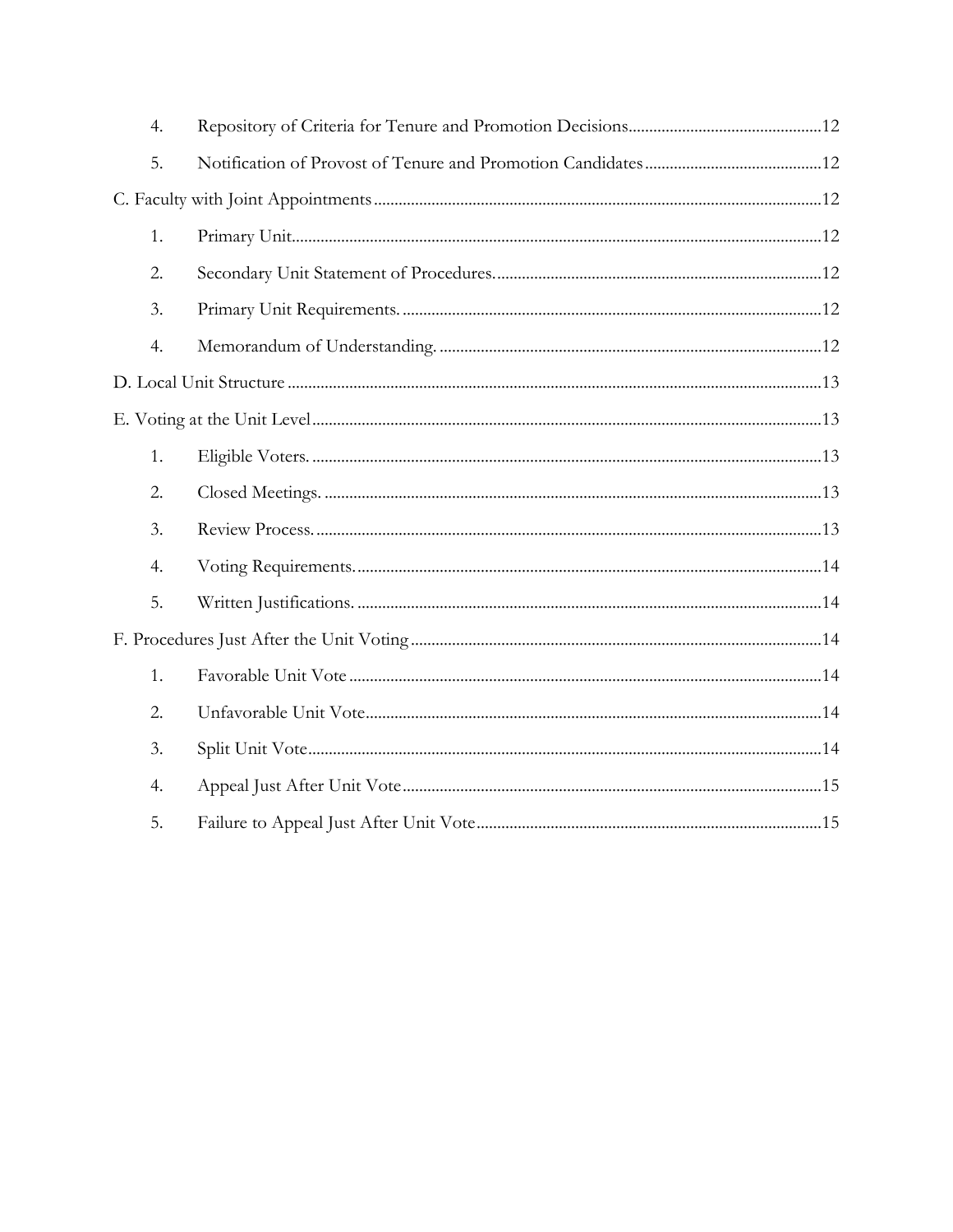# <span id="page-4-0"></span>**I. Introduction**

The unit criteria and whichever Faculty Manual was in place when those criteria were developed and approved by the UCTP remain the final authorities on tenure and promotion policies and procedures. The most recent Faculty Manual, approved in 2016 and hereafter referred to as "FM," will be the manual referenced throughout these guidelines. It provides the general criteria and minimal descriptions of procedure. To function effectively, the tenure and promotion process must involve numerous operational policy and procedure decisions that are not and should not be spelled out in the FMs. Therefore, the FM requires that the University Committee on Tenure and Promotion (UCTP) shall "publish guidelines for departmental tenure and promotion criteria and procedures" (FM, Section II), criteria that the UCTP will ultimately approve. The FM also states that a "candidate and the academic unit should follow UCTP guidelines for compiling files" and adds that the "the record of teaching, research, and service shall be thoroughly documented, as prescribed in the UCTP guidelines." This document provides these guidelines as stipulated by the FM.

This Guide draws from three authorities: (1) The tenure and promotion regulations in the FM; (2) directives from the Administration of the University, and (3) established internal rules of the Committee. The internal rules of the Committee arise from the Committee's responsibility to interpret the general policies of the FM. Though the Committee has scrupulously tried to follow the letter and spirit of the FM, in the event of any inconsistency between this guide and the FM and/or already approved departmental criteria, the FM is to be considered the final authority.

This Guide does not deal with the university's grievance procedure (FM, Section II), with promotion from instructor to assistant professor [Academic Affairs Policy (ACAF) 1.18], with third-year tenure progress review (ACAF 1.05), or with post-tenure review (FM, Section II), all of which are outside the purview of the UCTP.

# <span id="page-4-1"></span>**II. Guidelines for Developing Unit Criteria**

This section is intended as a guide for the formulation and/or revision of unit<sub>1</sub> criteria following university guidelines and the accepted practices of most units at the University.

# <span id="page-4-2"></span>**A. Formulating Unit Criteria**

# <span id="page-4-3"></span>**1. Important Considerations**

The UCTP does not prescribe specific criteria for any unit. The unit must devise its own criteria according to its particular needs, the standards of the field, and the aspirations of the University. Units should begin with consideration of the general university criteria as expressed in the FM. The university is committed to achievement in research (including scholarship and/or creative activity in

 $\overline{a}$ <sup>1</sup> In this document, we use the term "unit" or "tenure unit" to indicate the unit that tenure and promotion criteria apply to. Tenure units are also sometimes called "tenure homes." A tenure unit may be a department, a school, a college, a collection of departments. Current examples (see the list of tenure and promotion criteria at

[http://www.sc.edu/about/offices\\_and\\_divisions/provost/faculty/tenure/unitcriteria.php,](http://www.sc.edu/about/offices_and_divisions/provost/faculty/tenure/unitcriteria.php) accessed on 2016-03-01) are: the Department of Statistics, the School of Journalism and Mass Communication, the College of Nursing, the Basic Science Unit in the School of Medicine. The head of a tenure unit is the individual referred to as the "unit administrator" in the Faculty Manual (Section: Unit Consideration of Tenure and Promotion Files). The unit administrator may be a department chair, school dean or director, a college dean, or other administrator as appropriate.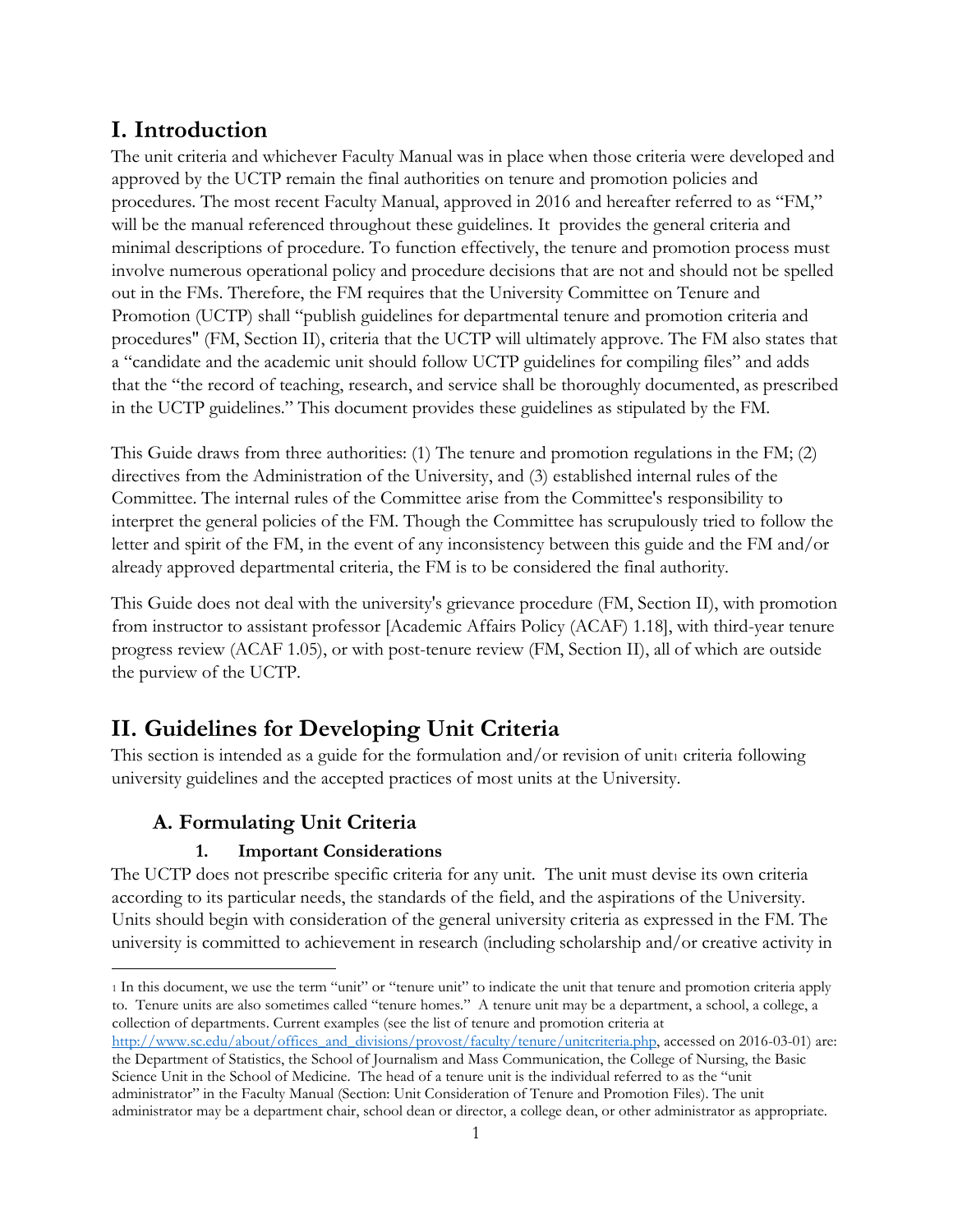visual and performing arts), teaching, and service. Collectively, the faculty profile of the university and of any academic unit should reflect performance consistent with that of major research universities. Unit criteria should reflect that if a candidate is weak in teaching or research, promotion or tenure might not be in the best interest of the university.

#### <span id="page-5-0"></span>**2. Clear Standards**

Unit criteria for tenure and for promotion of a faculty member shall provide clear standards for the assessment of past achievements. The tenured faculty of each academic unit shall formulate specific written criteria and procedures for tenure and promotion that are consistent with achievement of established goals. The criteria and procedures shall clearly communicate to faculty members the unit's expectations concerning scholarly productivity, including the nature and quality of scholarly activities necessary to attain tenure and promotion. In composing definitions and criteria for the different ranks, units should bear in mind the qualifications outlined in the FM. In the event of inconsistency between UCTP guidelines and the FM, the FM is to be considered the final authority (FM).

# <span id="page-5-1"></span>**3. Evaluating Performance**

Criteria for all tenure and promotion decisions should require a record of accomplishment indicative of continuing development of the faculty member in research, teaching and service. When the general criteria have been decided, the unit must find a means to relate performance to criteria so as to assign a level of performance.

#### <span id="page-5-2"></span>**4. Defining Levels of Performance**

A useful way to define these levels is by concrete examples that will be intelligible to colleagues and administrators both inside and outside the unit. For example, the criteria might identify what specific activities comprise the "minimally effective" level. Upon request, members of the UCTP will share examples of clearly expressed, well-defined criteria.

# <span id="page-5-3"></span>**5. Comparisons Beyond the Unit**

Some units may wish to rate their faculty not simply against colleagues in their unit, but against persons in other tenure units in their discipline or profession. If they do so, they should be clear in their criteria about the basis used for selecting those units.

#### <span id="page-5-4"></span>**6. Required Adjectival Standards and Terminology**

Units should consult the section entitled "General Standards for Assessment of Faculty" in the FM for the specific adjectival standards and terminology that should be used in the unit criteria.

# <span id="page-5-5"></span>**B. Other Matters to Be Addressed in Unit Criteria and Secondary Unit Procedures**

#### <span id="page-5-6"></span>**1. Additional Issues Requiring Specification**

The primary unit's criteria and procedures and the secondary unit's procedures must specify whether (a) candidates for faculty appointments may be recommended for tenure on appointment, (b) an abstention vote counts towards the total votes for the candidate in determining the existence of a majority vote, (c) time and accomplishments in a faculty position at another educational institution may be considered in evaluating a candidate for tenure or promotion, and (d) whether there is a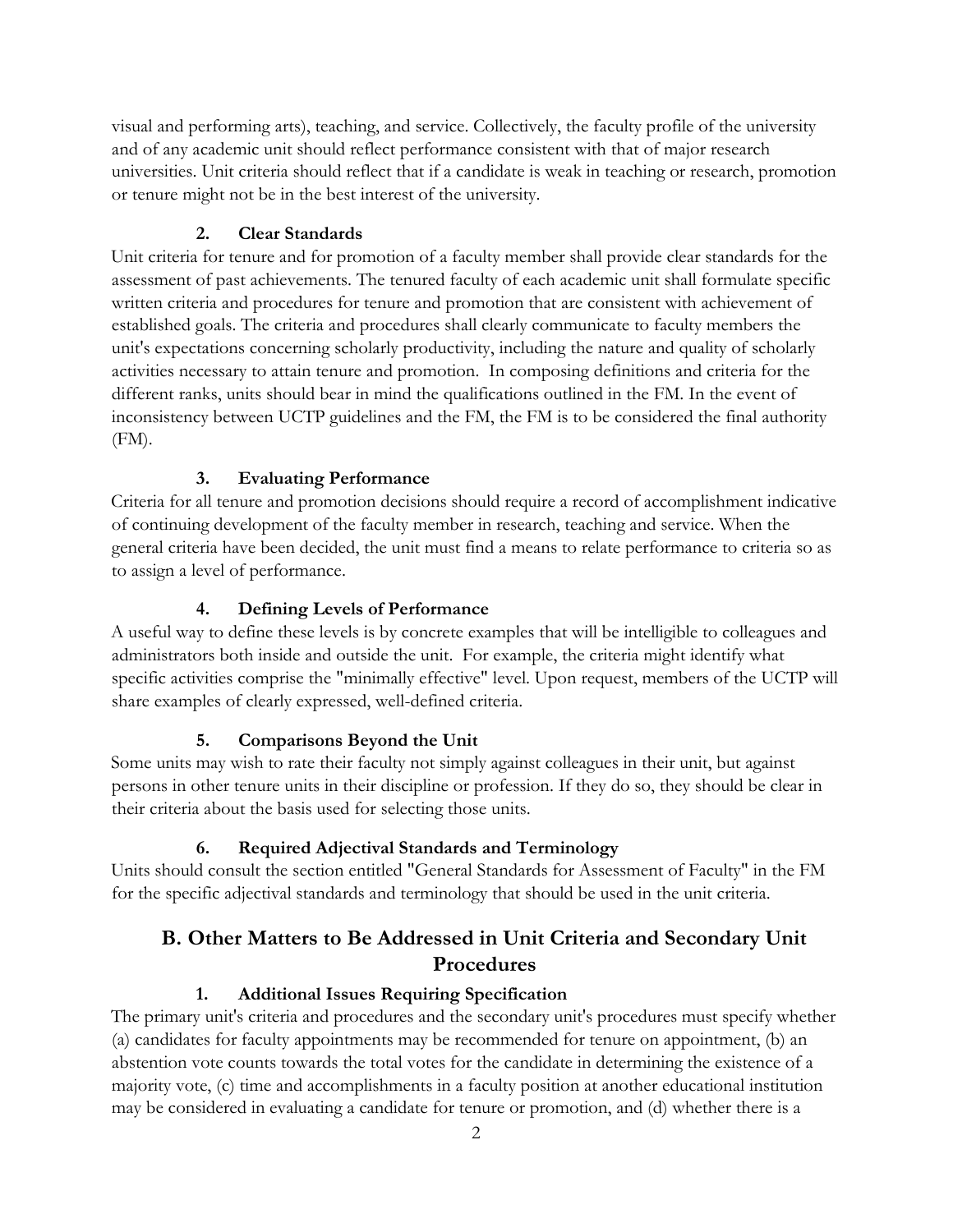required minimum time of service at USC for faculty hired from another institution to be considered for tenure or promotion.

#### <span id="page-6-0"></span>**2. Discipline-specific Practices**

In addition, unit criteria should describe any discipline-specific practices that may affect the weight given to the applicant's publications or activities. Examples include: practices regarding the order in which co-authors are listed on publications with multiple authors; practices regarding the identification of PI's (principal investigators) and co-PI's on grants; which faculty are expected to supervise Ph.D. students; the significance of electronic publications in the discipline; and situations when teaching is not expected, such as receipt of NIH grants or other grants that restrict teaching. (FM)

# <span id="page-6-1"></span>**C. Procedures for Approval of Criteria and Secondary Unit Procedures**

# <span id="page-6-2"></span>**1. Periodic Review**

Each primary unit shall submit its criteria and procedures and each secondary unit shall submit its procedures for periodic review on a rotating basis as determined by the Provost. Each primary unit shall submit its proposed tenure and promotions criteria and procedures and each secondary unit shall submit its procedures through the dean to the Provost, who shall forward the proposed criteria and procedures to the University Committee on Tenure and Promotion along with his or her comments. (FM)

# <span id="page-6-3"></span>**2. UCTP Vote: Positive**

If the UCTP finds that the proposed criteria and procedures are consistent with the guidelines in the FM and the guidelines published by the UCTP and that they are sufficiently clear, then the UCTP shall approve the criteria and procedures, which then become effective on the next tenure start date, August 15 or January 1, unless otherwise specified. The decision of the UCTP should be conveyed to the unit within 120 academic days after the UCTP receives the proposed criteria and procedures. An "academic day" is a week day during the nine-month period when the university is in session. (FM)

# <span id="page-6-4"></span>**3. UCTP Vote: Negative**

If the UCTP disapproves the proposed unit criteria and procedures, it shall return them to the unit with an explanation of the deficiencies. The unit shall then revise its proposed criteria or procedures and resubmit them to the UCTP within 60 academic days. If the unit and the UCTP are unable to reach agreement or if revised criteria are not expeditiously received by the UCTP, the chair of the UCTP or his or her designee shall convene a meeting of representatives of the unit, of the UCTP, and of the Provost's Office to attempt to resolve the issues on which the unit and the UCTP are in conflict.

# <span id="page-6-5"></span>**4. Mediation of Differences**

The Provost's Office will endeavor to resolve through mediation any differences remaining after the meeting. Any disagreements that cannot be resolved through mediation will be resolved by an ad hoc committee composed of those members of the Faculty Advisory Committee who are tenured full professors and members of the Grievance Committee. If necessary in order to comprise a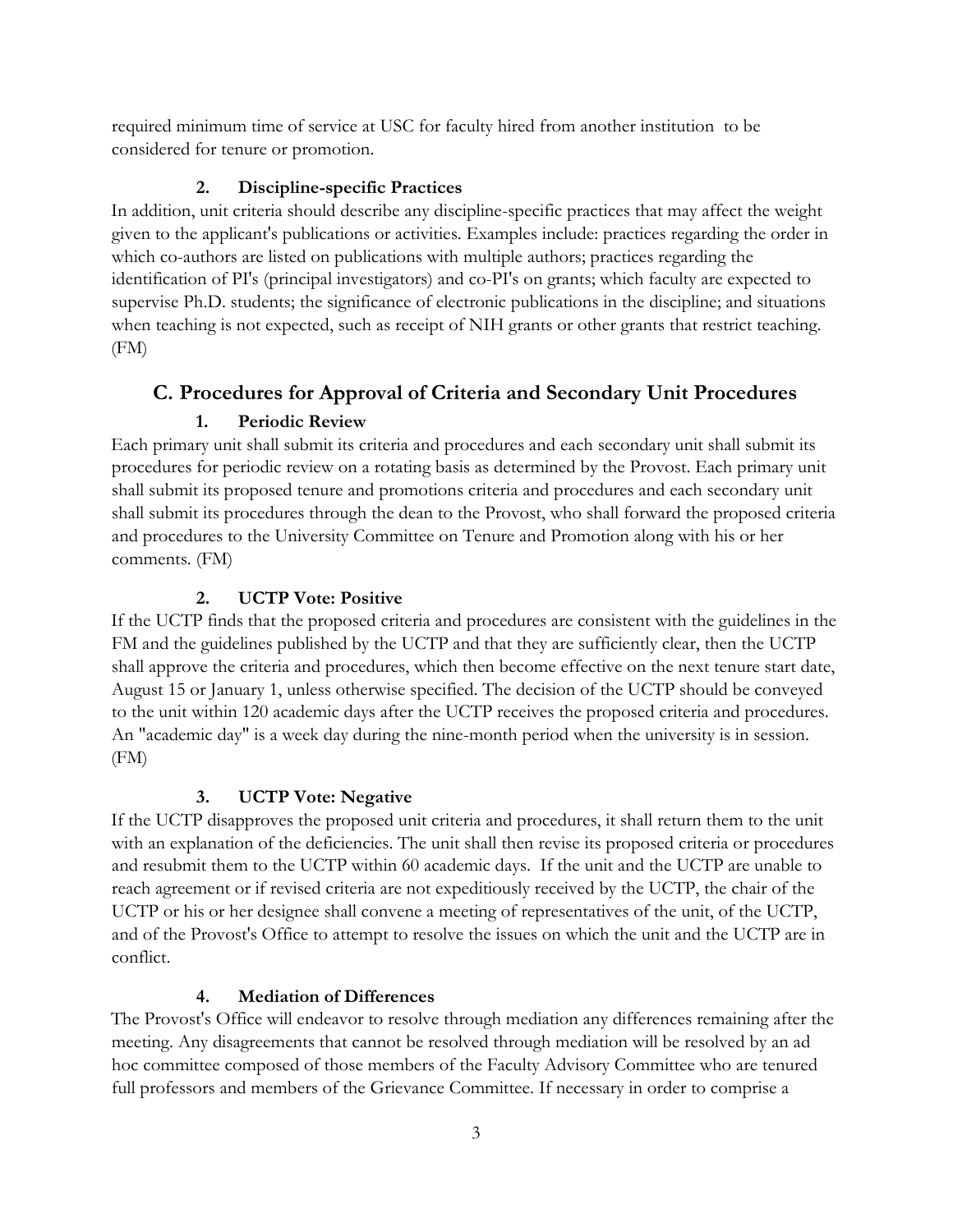committee of at least five persons, the Chair of the Faculty Senate shall appoint one or more additional tenured full professors to the ad hoc committee. In resolving the disagreement, the ad hoc committee shall consult with the unit, the UCTP, and the Provost. (FM).

# <span id="page-7-0"></span>**III. Compiling, Submitting, and Accessing Individual Tenure or Promotion Files**

This section is intended as a guide for the processing and handling of tenure and/or promotion files following university guidelines and the accepted practices of most units at the University.

# <span id="page-7-1"></span>**A. Responsibilities**

# <span id="page-7-2"></span>**1. Candidate's Responsibility**

The candidate bears primary responsibility for preparation of the file on which the decision will be based. The candidate should see to it that appropriate materials have been prepared and submitted for all sections for which he/she is responsible. The faculty member shall include a sheet listing the materials he/she has included in the file. (Provost, 9/22/77) The Provost office also provides a list indicating the expected order of materials in Tenure and/or Promotion files. Included in each file must be the original letter of appointment and in the case of a joint appointment, a copy of the Memorandum of Understanding (MOU). Consult the FM for further details on compiling files for faculty members with joint appointments.

# <span id="page-7-3"></span>**2. Teaching Evaluation**

Units are responsible for arranging periodic peer evaluations as well as for providing student evaluation forms for candidate use.

Regarding the evaluation of classroom teaching of a candidate, the FM (p. 24) states:

Evaluation of Teaching: Procedures for the evaluation of classroom teaching must require peer and student evaluations, conducted periodically throughout the faculty member's tenure-track or tenured appointment at the university. A summary and evaluation of the faculty member's classroom teaching, based on clearly specified criteria, must be included in the faculty member's promotion and/or tenure file. This summary should give context to student evaluations of the faculty member's classroom teaching by noting, e.g., whether evaluations of a particular class historically have been low; in a multi-section course, how the faculty member's evaluation scores compare with those in the other sections; or whether poor evaluation scores are correlated to a faculty member's strict grading standards.

Other teaching functions and the weight to be given to them in evaluating teaching performance must be specified in the unit criteria. These include, but are not limited to, advisement and mentoring of students and student organizations; creation of teaching materials, techniques or programs; supervision of PhD students; and supervision of research or independent study by undergraduate or masters-level students.

Unit criteria and procedures for the evaluation of classroom teaching performance of candidates for tenure and/or promotion should be consistent with the relevant FM guidelines.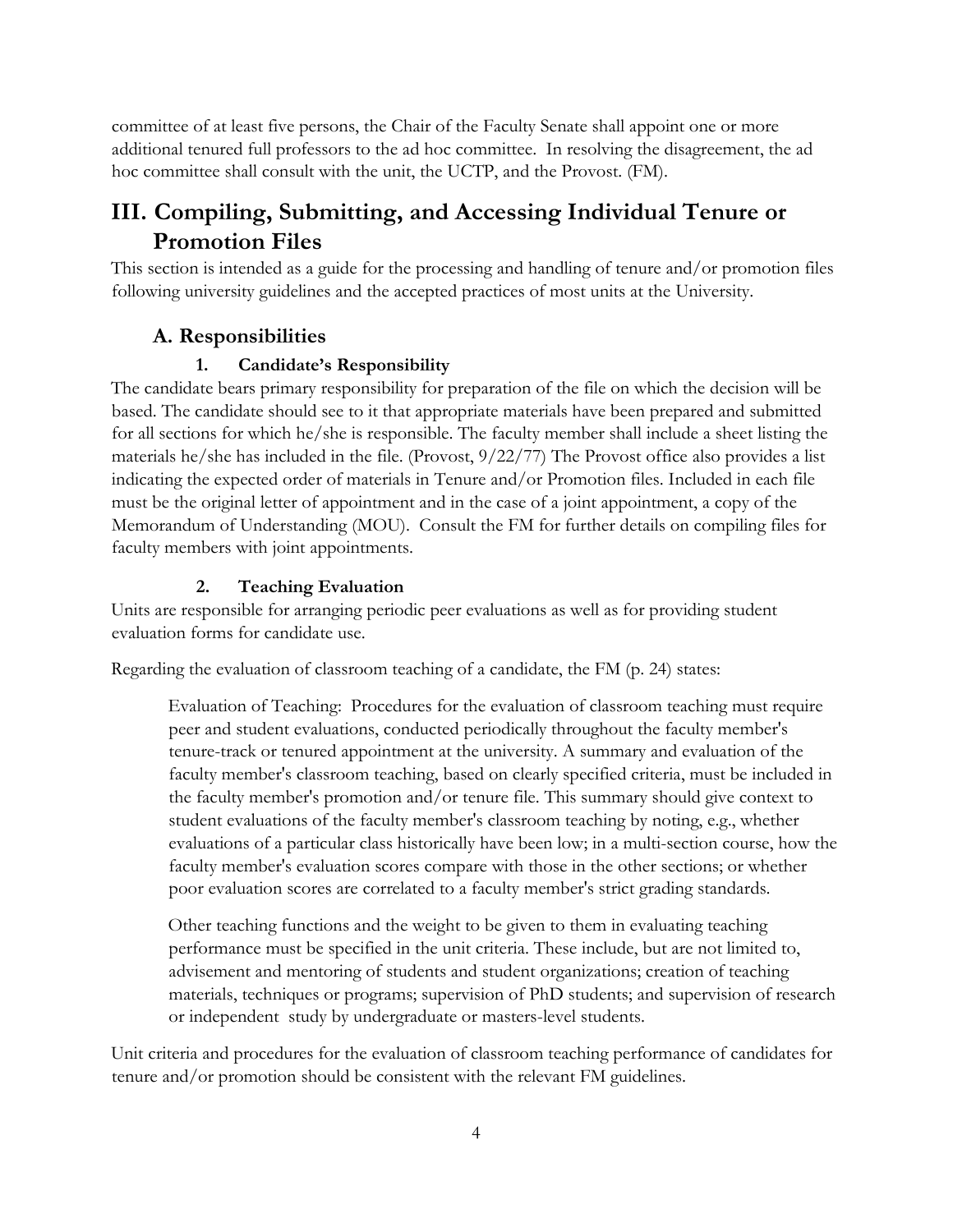**a. Peer Evaluations**: As a mandatory component of each candidate's primary file, peer evaluations should be conducted periodically during a candidate's review period. In the case of joint appointments, peer evaluations from the secondary units must be included as well. Please note that it is the responsibility of the unit rather than the candidates to arrange these peer evaluations as well as to ensure that they are compiled and ultimately placed in each candidate's file.

**b. Student evaluations:** The FM also requires student evaluations of classroom teaching. Student evaluations must be conducted periodically throughout the faculty member's tenuretrack or tenured appointment at the university and should ideally be conducted during each semester of a candidate's review period that the candidate has taught at least one course.

**c. Teaching Summaries:** A teaching summary must be prepared by the unit and included in the faculty member's promotion and/or tenure file. This summary should cover the faculty member's tenure-track or tenured appointment with particular emphasis placed on the teaching that occurred during the review period. Each unit will determine the format of these evaluative summaries. Regardless of the format used, the teaching summaries should include comparative data from other sections of multi-section courses and from the same— or, when applicable, comparable—courses taught by other faculty members in the recent past. If such comparisons are neither possible nor applicable, a short explanation should be provided.

#### <span id="page-8-0"></span>**3. Outside Evaluations**

The unit is responsible for obtaining at least five outside evaluations of the candidate's research. All of the outside evaluators must be selected by the unit. In the case of a joint appointment, each secondary unit must be given an opportunity to propose outside evaluators and to comment on evaluators proposed by the primary unit. Primary and secondary units should work together to obtain a suitable and representative group of evaluators. In any event, an evaluation must be solicited from at least one evaluator nominated or approved by each secondary unit. The unit should include in the file a summary of the professional qualifications of each outside evaluator or a copy of each evaluator's curriculum vita, along with a copy of the letter requesting the evaluation and informing the evaluator of the unit's relevant criteria for tenure or promotion. (FM, Section II).

#### <span id="page-8-1"></span>**4. Format**

It is the responsibility of the candidate and, where confidential materials are concerned, the chair of the unit's tenure and promotion committee to see that the file of each individual faculty member is arranged in accordance with the established format for tenure and promotion files. This format is published on the website [http://www.sc.edu/tenure/.](http://www.sc.edu/tenure/) The candidate is allowed some flexibility and may edit the precise format of the tables contained in the primary file to accommodate differences between various disciplines. A key goal in preparing the file is to achieve clarity.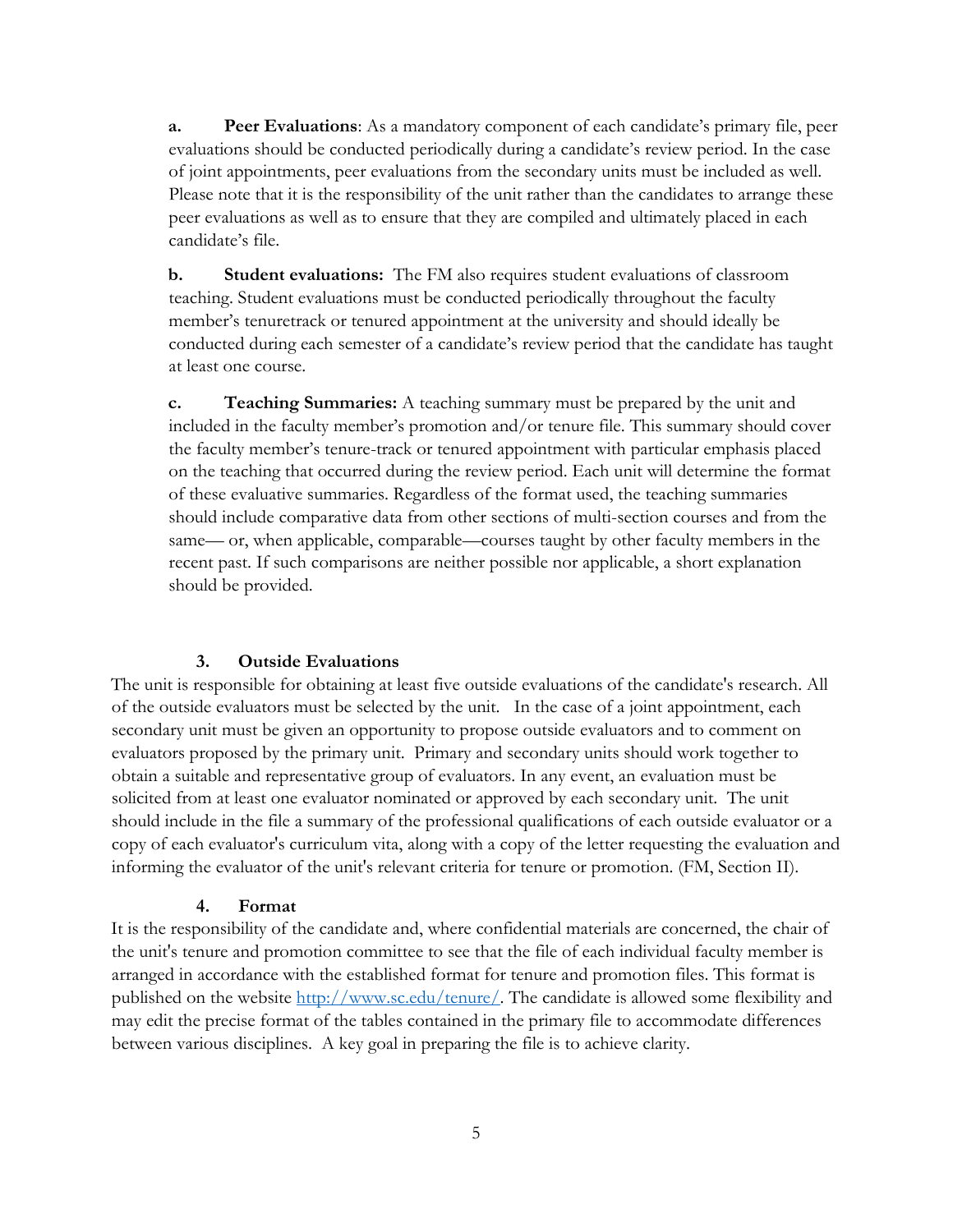#### <span id="page-9-0"></span>**5. Responsibilities**

The primary responsibility for the operation of all tenure and promotion procedures shall rest with the tenured members of the faculty of each academic unit. (FM, Section II) Part of the responsibility of the UCTP is to insure that each unit has followed its own unit's criteria and procedures in the operation of its tenure and promotion process.

# <span id="page-9-1"></span>**6. Secondary Files**

Each candidate's secondary file must include documentation of teaching, research, and service sufficient to establish the claims of the candidate to merit tenure or promotion. Without a satisfactory secondary file, those who must judge the file both inside and outside the unit will not have an adequate basis to judge the candidate. The secondary file may contain paper documents (e.g., manuscripts, articles, and books), electronic media (e.g., CD, DVD, or Flash drive), or a combination of both supporting the claims of the candidate to tenure or promotion. Consult III.B.1 as well as the FM for further details concerning this required documentation. The secondary file should be delivered to the dean's office when the primary file is electronically delivered to the dean's office, but the secondary file should be delivered directly to the Faculty Senate Office by the date the primary file is electronically delivered to the Provost.

# <span id="page-9-2"></span>**B. Contents of File**

# <span id="page-9-3"></span>**1. Assembling the File**

Both the candidate and the academic unit should assemble files that contain the following items if and when relevant to the criteria and to the candidate under consideration:

- a) Evaluations of teaching performance;
- b) A list of publications, papers presented, grant proposals, and the like;
- c) As appropriate, evidence of creativity or performance in the arts;
- d) A list of activities such as work on unit, college and university committees, student advisement, participation in professional societies, and relevant public service;
- e) Documentation of experience at the University of South Carolina;
- f) Description of relevant experience elsewhere;
- g) Description of participation in interdisciplinary education and research activities; and
- h) All external evaluations of a candidate's scholarly or creative achievements and other professional activities received by the units.

# <span id="page-9-4"></span>**2. Personal Statement**

The candidate is permitted to include in the primary file a Personal Statement, which may contain aspects of the candidate's teaching, research and scholarly accomplishments, and service to the university and the profession.

# <span id="page-9-5"></span>**3. On Withholding or Removing Documents**

Neither the candidate nor any other person may bar or remove from a file any document or other evidence deemed relevant by the unit tenure and promotion chair, unit administrator, dean, or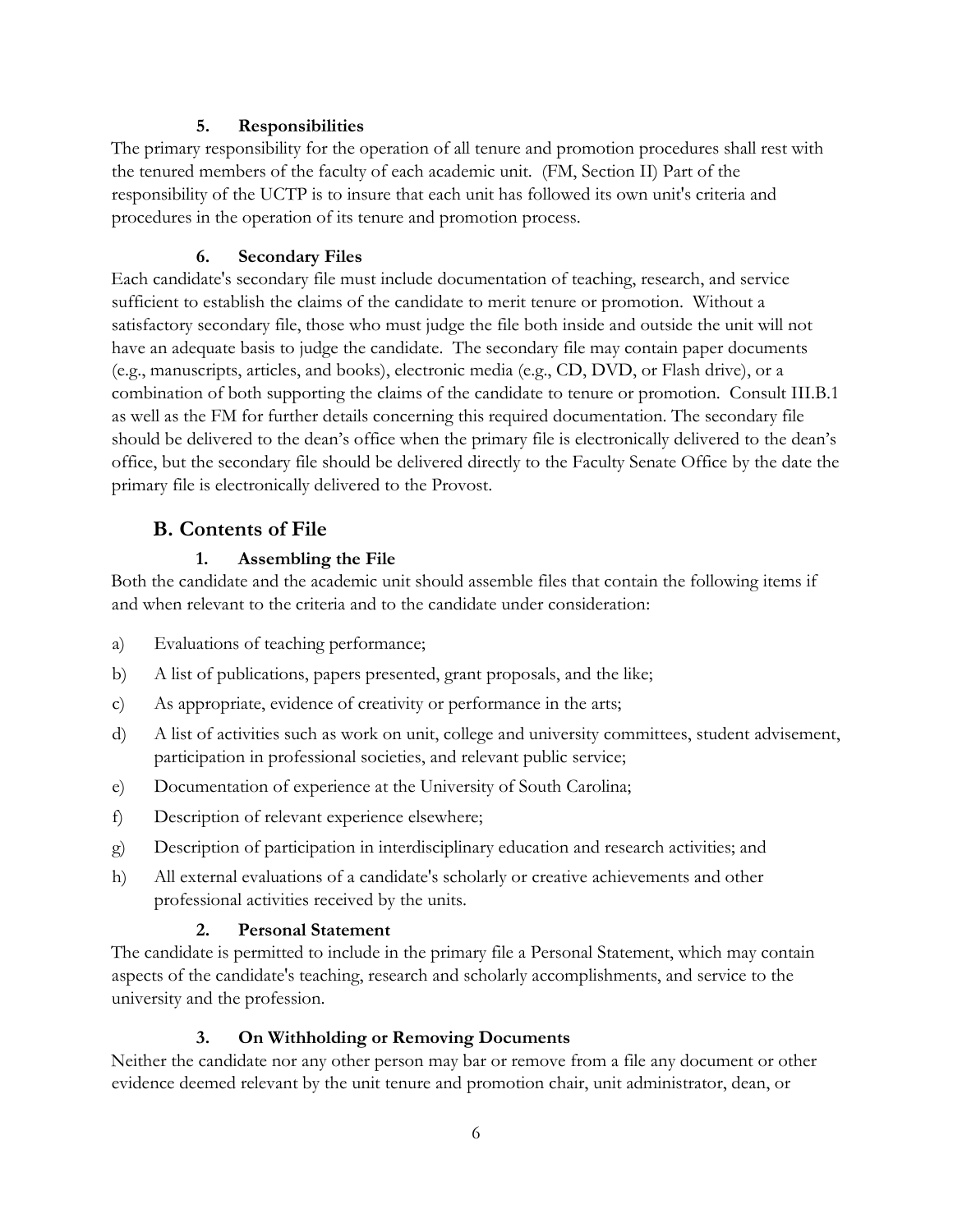Provost. A candidate may not direct that a document that he/she regards as unfavorable be withheld from the file. (ID, 3/6/78)

# <span id="page-10-0"></span>**4. On Including Additional Materials**

No faculty member other than the candidate, unit administrator, or dean may require that any document or other evidence be included in the file, but faculty members in their vote justifications or in separate letters to their dean or unit administrator may cite or quote from any evidence or personal experience not in the file. Such letters will be placed in the file.

# <span id="page-10-1"></span>**5. Evaluations from Previous Years**

Letters written by outside reviewers or faculty members in previous years are not automatically included in the file. The candidate, dean, or unit administrator, or unit tenure and promotion committee may include such letters in a file only after receiving the authors' written permission.

# <span id="page-10-2"></span>**6. Teaching Component of File**

Every instrument or mechanism authorized by the unit in its approved procedures for evaluating a candidate's teaching will be included in the file, including both peer and student evaluations. All such evidence shall be organized in reverse chronological order. The candidate, dean or unit administrator may include other evidence of teaching effectiveness.

# <span id="page-10-3"></span>**7. Additions to File after Unit Vote**

After the unit has voted, only the following items may be added to the file:

- a. Unit faculty vote justifications, and statements from the unit administrator, dean, and Provost accompanying the file to the next steps of the procedure.
- b. The votes and justifications of the members of the UCTP.
- c. Material information arising as a consequence of actions taken prior to the unit vote, for example (a) letters from outside evaluators solicited before but received after the unit vote; (b) notifications of acceptance of manuscripts referred to in the file; (c) publication of books or articles which had been accepted prior to the unit vote; and (d) published reviews of a candidate's work which appear after the unit vote.
- d. Letters from faculty members in the unit. Each faculty member, whether or not authorized to vote, may write to the unit administrator , and/or the dean and/or the Provost. Each of these letters will become part of the file at the addressee's level. In the case of joint appointments, letters from the secondary units will also be included.
- e. If new information is received by the UCTP that may not be added to the file under the provisions described above, it shall not be considered by the UCTP in its deliberations regarding its recommendation. The UCTP may, however, elect to remand the file with the new information to the unit for reconsideration by the unit, the unit administrator, when appropriate, the secondary unit, the dean, the Provost, and the UCTP.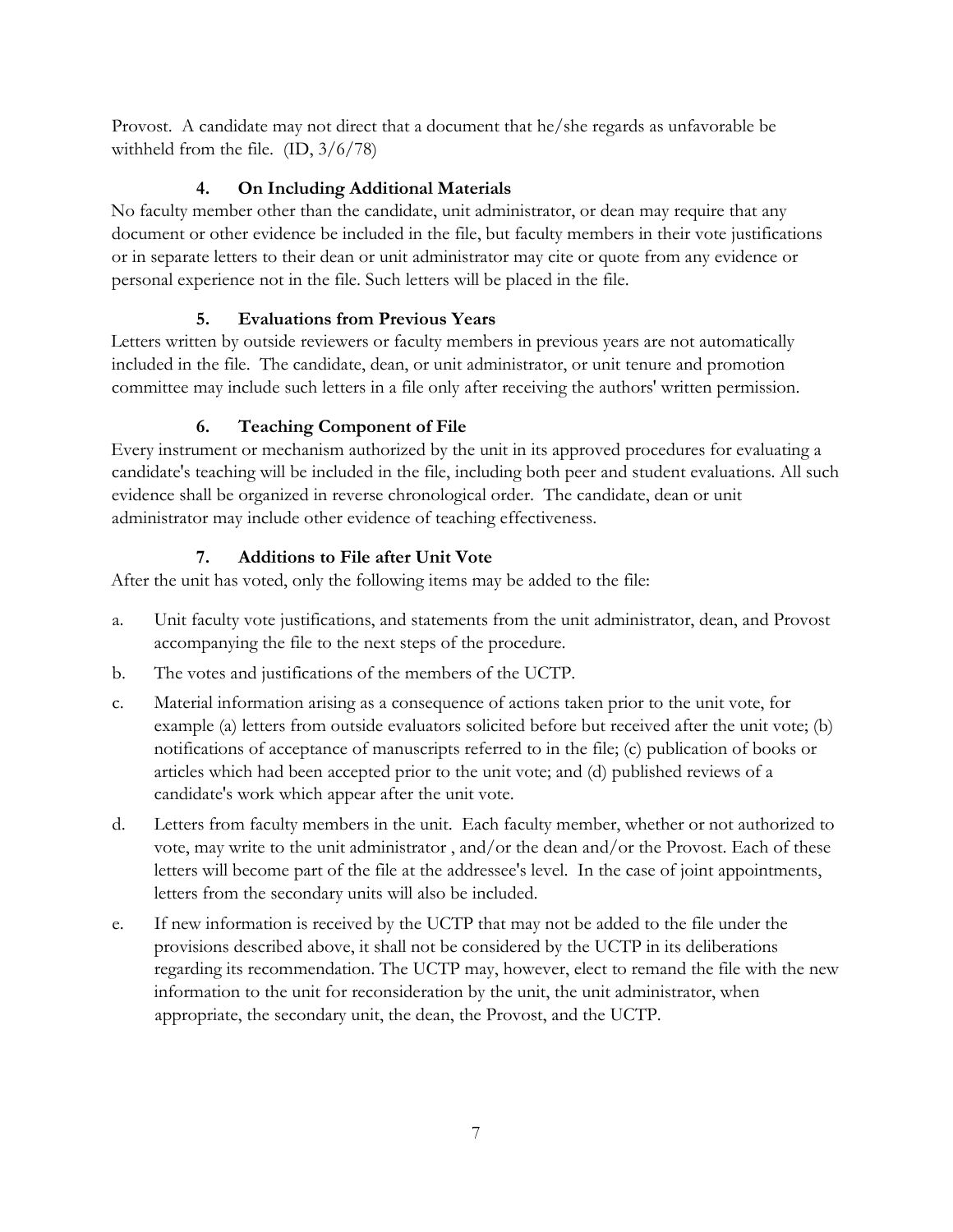# <span id="page-11-0"></span>**C. Electronic Submission of Files**

# <span id="page-11-1"></span>**1. Provost's Office Website and Templates**

Files submitted electronically as portable document files (pdf) should use the templates available from the Provost's Office Tenure and Promotion website [\(http://www.sc.edu/tenure/\)](http://www.sc.edu/tenure/). Some flexibility in the format is allowed if it serves the overall aim of clarity (see III.A.4). Guidelines for the compilation of files are available on this website as well. Hard copies are permitted in addition to electronic files if the former is required by the unit or college.

# <span id="page-11-2"></span>**2. Responsibility of the Unit Tenure and Promotion Committee Chair**

The chair of the unit's Tenure and Promotion Committee shall ensure that the file is correctly assembled and made available to the members of the unit committee for evaluation prior to discussion of the file. The unit's Tenure and Promotion Committee chair shall append the votes and justifications of the committee members to the file before submitting it further.

# <span id="page-11-3"></span>**3. Secure Server**

Files are stored on a secure server using a unique ID and Password provided to all persons who have access to files, such as unit T&P committee members, Unit T & P chair, unit administrator, , and dean. To preserve the security and confidentiality of the electronic review process, persons with qualified access should maintain sole ownership of ID and password in the electronic review process. To preserve confidentiality, persons with qualified access should retrieve on-line data only under controlled conditions where the information is not visible to others.

# <span id="page-11-4"></span>**4. Hard Copies**

All other tenure and promotion files will be submitted as paper files using the forms available from the Provost's web site.

# <span id="page-11-5"></span>**D. Access to Files**

# <span id="page-11-6"></span>**1. Candidates' Access**

The University's policy is to provide candidates with the fullest possible access to their files subject to the established rules of confidentiality. (ACAF, 1.30)

# <span id="page-11-7"></span>**2. Secondary Units' Access**

The secondary units will have access to the complete files, including the outside letters.

# <span id="page-11-8"></span>**3. Confidentiality**

Letters from colleagues, administrators, and outside evaluators will be treated as confidential unless explicitly collected with a different understanding.

# <span id="page-11-9"></span>**4. Privacy of Downloaded Files**

Persons with qualified access are encouraged to read the file material on the server, but may temporarily download files if necessary. File material should not be printed. All downloaded files should be secured using password protection or encryption. While accessing online data for the purposes of review, unit members should ensure that they do so under controlled conditions where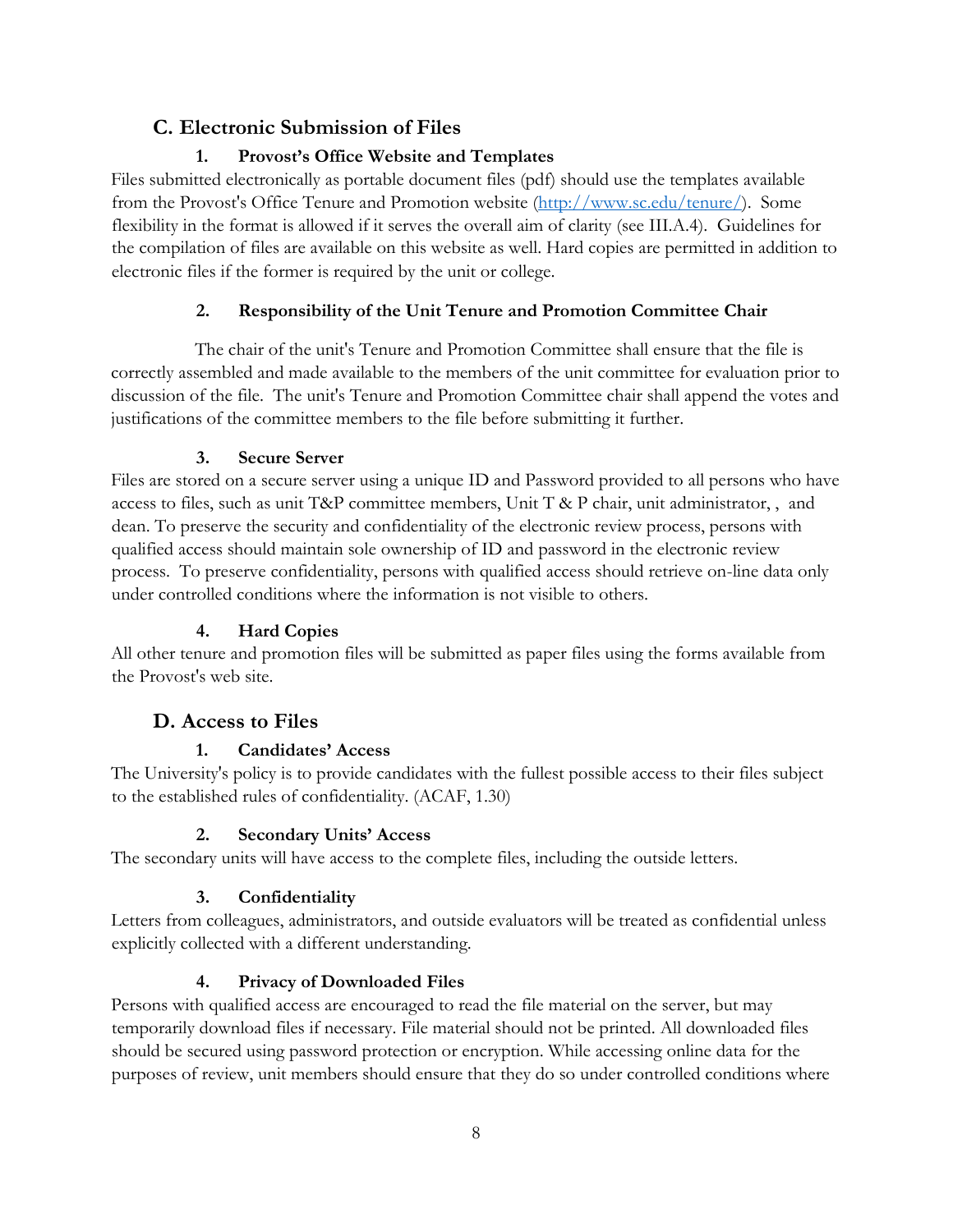the information is not visible to others. At the end of the file review process, all downloaded material related to the file evaluation process should be deleted.

#### <span id="page-12-0"></span>**5. Unit Access to Hard Copy**

Each unit should maintain one hard copy of the file for unit members to examine.

#### <span id="page-12-1"></span>**6. Privacy of Votes**

Votes and vote justifications of unit faculty, and the recommendations of the unit administrator, when appropriate, the secondary unit, the dean, or the Provost will not be revealed to the candidate. However, the dean will provide the candidate with the vote of the UCTP upon request.

#### <span id="page-12-2"></span>**7. Decision Feedback**

After the President has made his/her decision, the dean will have access to the files of candidates from his/her respective school or college for the purpose of providing a summary of the reasons for the disposition of the candidacy, including, as appropriate, quotations without attribution. The Provost must approve such a summary before the dean gives it to the candidate.

# <span id="page-12-3"></span>**IV. Appendix: Guidelines for Developing Unit Procedures**

This section is intended as a guide for the formulation and/or revision of unit procedures following university guidelines and the accepted practices of most units at the University.

# **A. Eligibility for Tenure or Promotion**

<span id="page-12-4"></span>Only full-time faculty members holding the rank of assistant professor, associate professor, professor, and professional librarian are eligible for tenure. Appointments to all other faculty ranks are on an annual basis and service under such appointments is not considered part of a probationary period for tenure consideration (FM, Section II). At the unit level, all non-tenured tenure-track faculty are considered for tenure, and all faculty members below the rank of professor are considered for promotion each year. Consideration at the unit level for non-tenured tenure-track faculty is automatic unless the faculty member requests in writing that consideration be deferred until the following year.

#### <span id="page-12-5"></span>**1. On Leave**

Time during which the faculty member is on leave, either with or without pay, will not be counted as part of the probationary period. (FM, Section II)

#### <span id="page-12-6"></span>**2. Extensions**

Non-tenured faculty members will be automatically granted an extension of the probationary period in the event of the birth or adoption of a child, or the death of the faculty member's spouse/partner or child if notice is provided in accordance with applicable university policy. An extension of the probationary period may also be granted upon request in the case of serious illness or death of a spouse/partner, child or close family member, the placement of a foster child or other circumstances or commitments creating a need for additional time for the faculty member to demonstrate fully his or her professional qualifications for reappointment or tenure. Notification and documentation are required for both automatic and requested extensions. Complete procedures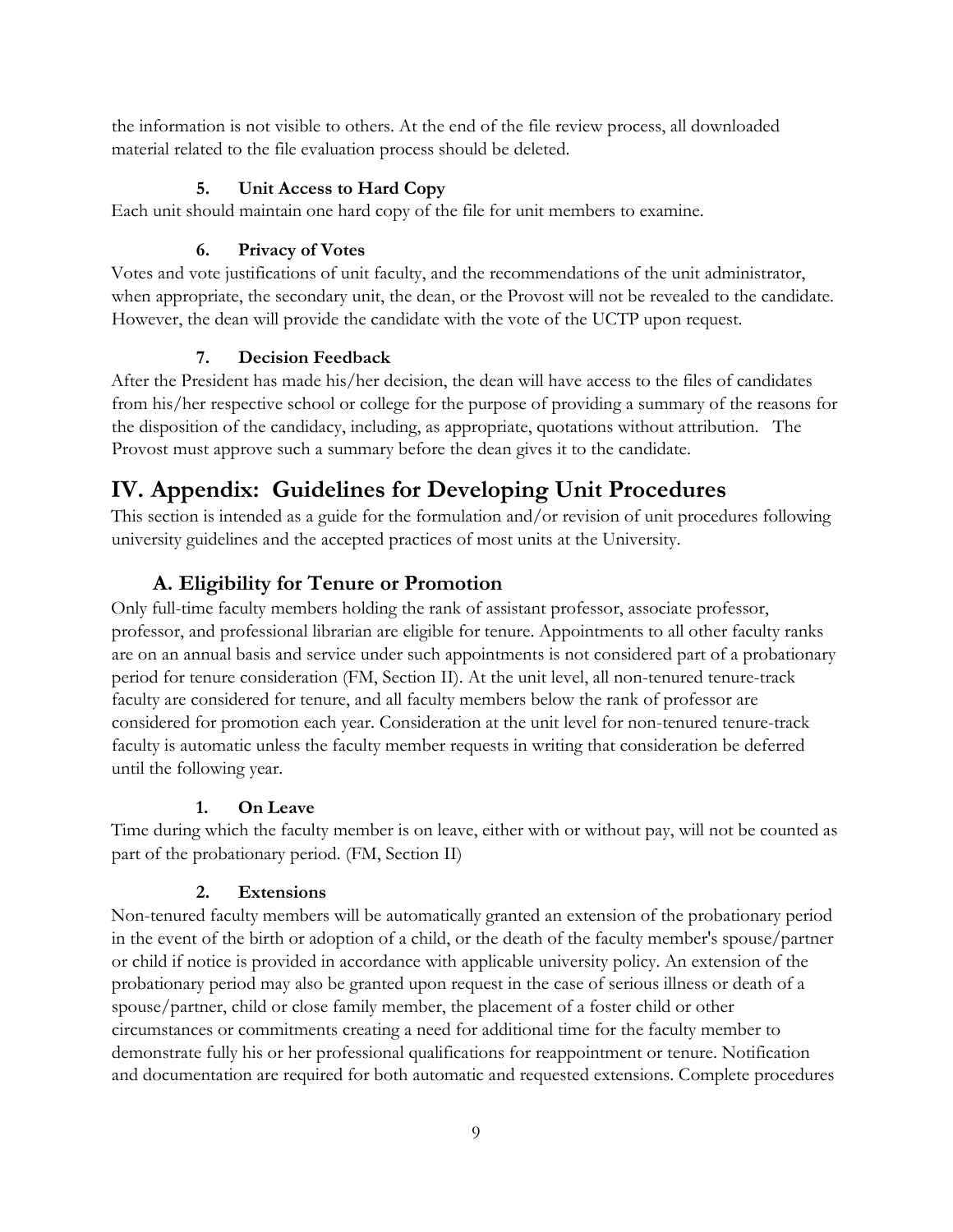for obtaining an extension are set forth in University Policy ACAF 1.31. Extension of Faculty Tenure-Track Probationary Period issued by the Provost s Office. (FM, Section II)

In cases where faculty members have been in probationary status for more than their normal probationary period due to an extension or extension(s) of the probationary period pursuant to University Policy ACAF 1.31 Extension of Faculty Tenure-Track Probationary Period, they shall be evaluated as if they had been in probationary status for the normal probationary period, not longer. (FM, Section II)

# <span id="page-13-0"></span>**B. Procedures at the Unit Level**

#### <span id="page-13-1"></span>**1. Notification**

Prospective candidates for tenure or promotion should be advised in writing by the dean, unit administrator or other appropriate administrator by May 1 (or within two weeks of the candidate's date of initial appointment) of the timetable for the submission and consideration of files. This early notification of candidates will be in addition to the official notification of prospective candidates that is performed by the dean, the unit administrator or other appropriate administrator at least one month in advance of the date when the file is due.

Before the end of the probationary period, a decision will be made to grant or deny tenure. If the decision is to deny tenure, notice will be given by letter dated and postmarked before the end of the penultimate year of the maximum probationary period. For faculty with a nine-month appointment, the penultimate year ends on May 15 for faculty with tenure start dates of August16, and December 31 for faculty with tenure start dates of January 1. For faculty with a twelve- month appointment, the penultimate year ends on August 15. If notice is not given in the time and manner stated above, the appointment of the faculty member will thereafter be a continuous (or tenured) appointment. (FM, Section II) Non-reappointment in conjunction with denial of tenure in the penultimate year may be grounds for a grievance under the full provisions of the Academic Grievance Procedures. (FM, Section II)

#### <span id="page-13-2"></span>**2. Identification of Applicable Criteria**

#### **a. New Faculty.**

New members of the faculty and persons transferred into tenure track positions must be informed in the offer of appointment of the tenure regulations applicable to the position. Any change in these regulations prior to the effective date of the appointment must be communicated to, and receipt acknowledged by, the new faculty member in writing and made a part of the faculty member's official record. (FM, Section II)

#### **b. Faculty Hired On or After January 1, 1995.**

Faculty members hired into the tenure track after January 1, 1995, shall be responsible within their probationary period for meeting the unit tenure and promotion criteria and university standards in effect at the time of their hiring, unless the faculty member elects to be considered under the unit criteria and university standards in effect at the time of the application for tenure. For all subsequent promotions the faculty member shall be responsible for meeting unit criteria and university standards in effect at the time of their application for that promotion. (FM, Section II)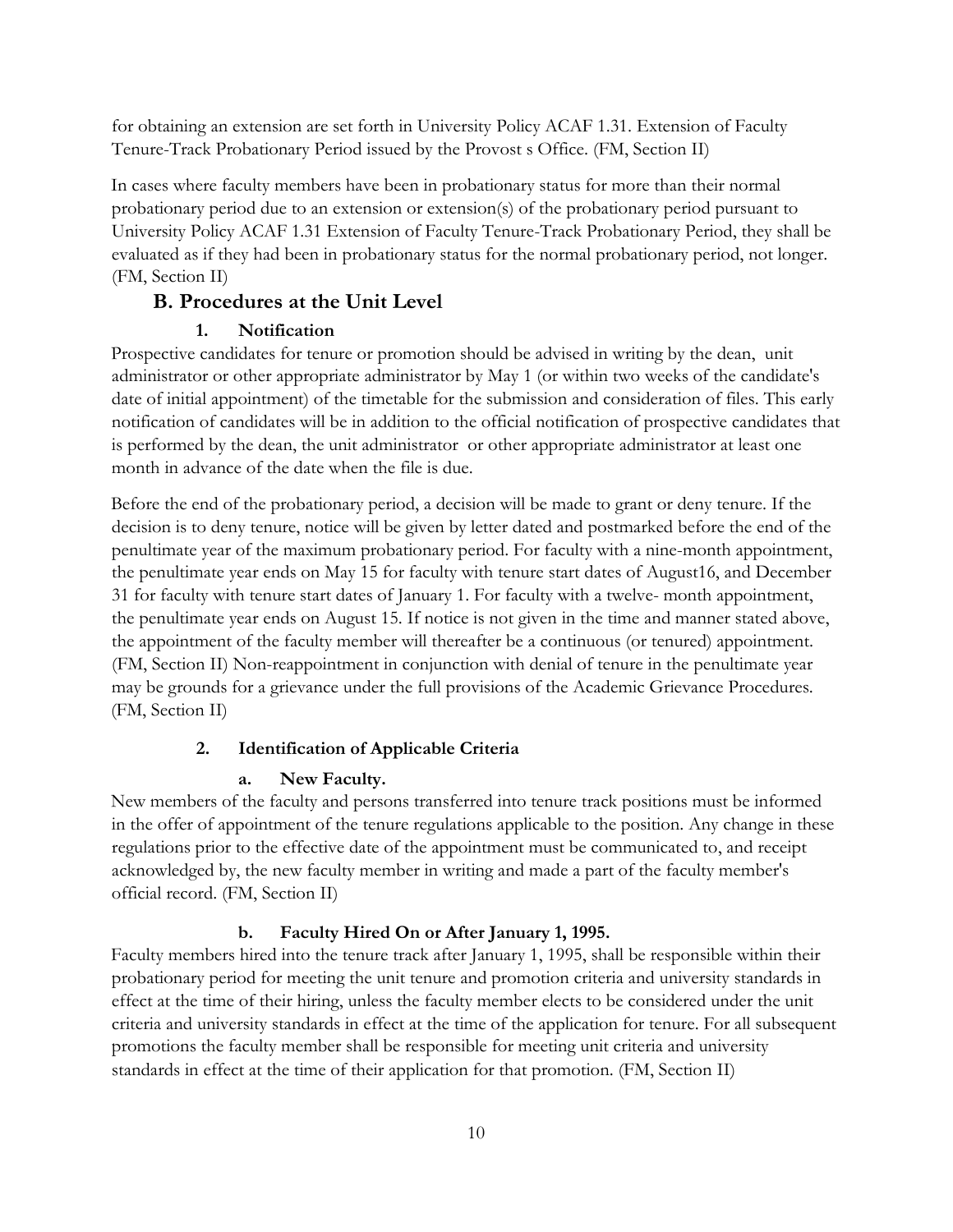#### **c. Faculty Hired Prior to January 1, 1995.**

Faculty members hired into the tenure track before January 1, 1995, may choose either the unit tenure and promotion criteria in effect at the time of their hiring or the unit criteria in effect at the time of their application for promotion, except in cases of faculty who are in units that have undergone reorganization in which case they are subject to the provisions of Tenure and Promotion in Cases of Reorganization as stated below. (FM, Section II)

# <span id="page-14-0"></span>**3. Tenure and Promotion in Cases of Reorganization a. New or Merged Tenure Units**

If independent tenure units are merged to form a new tenure unit, or if one or more tenure units are subsumed by another tenure unit, or if a tenure unit is divided into several separate tenure units, tenure and promotion criteria and procedures for each new unit or units, or for the newly augmented unit, shall be developed by the affected tenured faculty and approved in accordance with the standard practice. (FM, Section II)

# **b. Accommodating Differences Among Faculty**

These new tenure and promotion criteria and procedures should reflect and accommodate differences in faculty activities and specializations. (FM, Section II)

#### **c. Applicable Criteria and Appropriate Evaluators**

Until new tenure and promotion criteria and procedures have been approved for a new or reorganized unit, faculty members in the new or reorganized unit who are being considered for tenure or promotion or both, shall be evaluated under the criteria applicable to them prior to the reorganization. These faculty members may elect to have their file considered by the tenure and promotion committee of their prior unit as it existed before reorganization, or by the tenure and promotion committee of their new or reorganized unit. The file and recommendations of the committee shall then be forwarded, as appropriate, to the unit administrator and to the dean of the new or reorganized unit. (FM, Section II)

# **d. Faculty Hired Prior to Reorganization**

Faculty in their probationary period who were hired before reorganization is completed, who are being considered for tenure or for their first promotion after reorganization, or both, may choose to have applied to them either the newly established criteria and procedures or the criteria and procedures applicable to them that were in effect when hired in the tenure unit preceding the reorganization. For all subsequent promotions, such faculty shall be subject to the criteria and procedures of the new unit. (FM, Section II)

#### **e. Faculty Hired Prior to January 1, 1995**

Faculty hired prior to January 1, 1995, may, within five years of final approval of the new tenure and promotion criteria and procedures, choose to have applied to them the criteria and procedures applicable to them prior to reorganization. At the conclusion of the five- year period, the newly approved criteria and procedures for the reorganized unit must be applied. (FM, Section II)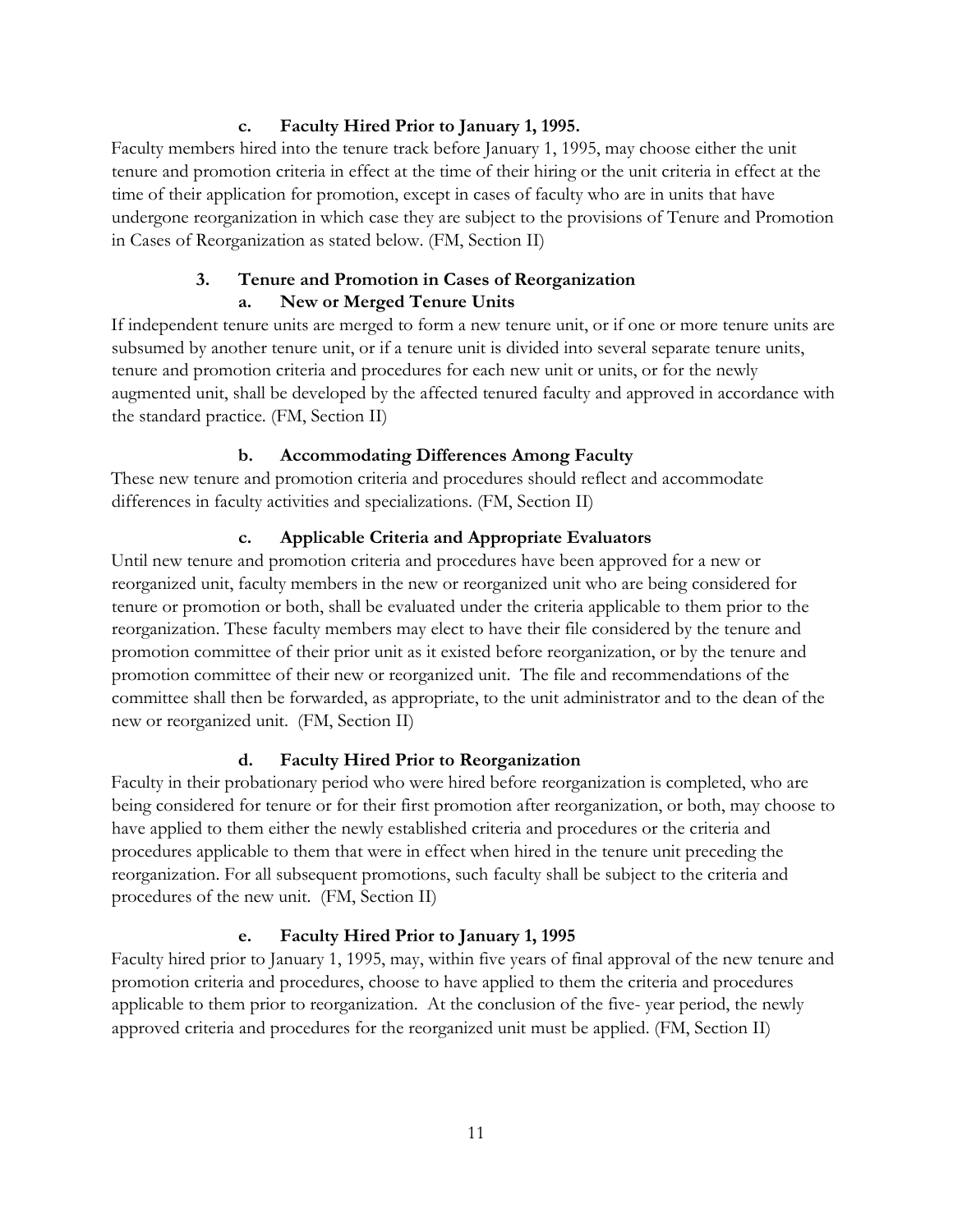#### <span id="page-15-0"></span>**4. Repository of Criteria for Tenure and Promotion Decisions**

Beginning on August 16, 2010, each unit shall maintain copies of all available versions of the unit criteria, along with a list indicating the date on which each became effective. Each unit shall submit copies of all available versions of the unit's criteria and the list to the Provost's Office, which shall maintain a central repository of all available unit criteria, both current and historic. The provost shall maintain both electronic and hard copies of these materials. (FM, Section II)

#### <span id="page-15-1"></span>**5. Notification of Provost of Tenure and Promotion Candidates**

At least two weeks before the date when tenure or promotion files are due, the dean, unit administrator or other appropriate administrator shall notify the provost of each faculty member who intends to apply for tenure or promotion, the date on which the faculty member was hired, and whether the faculty member has chosen to be considered under the current criteria or the criteria in effect at the time they were hired. (FM, Section II)

# <span id="page-15-2"></span>**C. Faculty with Joint Appointments**

# <span id="page-15-3"></span>**1. Primary Unit.**

The criteria for granting tenure or promotion to a jointly appointed faculty member shall be those of the primary unit. For faculty holding joint appointments, each secondary unit must be given an opportunity to propose outside evaluators and to comment on evaluators proposed by the primary unit. Primary and secondary units should work together to obtain a suitable, representative group of evaluators. In any event, an evaluation must be solicited from at least one evaluator nominated or approved by each secondary unit. (FM, Section II)

# <span id="page-15-4"></span>**2. Secondary Unit Statement of Procedures.**

Any tenure unit or program that is the secondary unit for one or more faculty members with joint appointments must have in effect a written statement of procedures by which the views of all faculty eligible to participate in evaluation of the candidate will be solicited and provided for inclusion in the candidate's file. A summary of faculty comments is permissible for this purpose. The written statement of procedures may be included in the unit criteria, in faculty by-laws, in another document adopted by or with the approval of the affected faculty, or in a memorandum of understanding (MOU) approved as provided below. (FM, Section II)

#### <span id="page-15-5"></span>**3. Primary Unit Requirements.**

Any tenure unit that is the primary unit for one or more faculty members with joint appointments must include in its criteria, or in a MOU approved as provided below, processes for (1) involving each secondary department or program in the selection of outside evaluators; (2) making the candidate's file available to eligible faculty of each secondary unit; and (3) obtaining formal input from the eligible faculty of each secondary unit and placing it in the candidate's file at least five working days prior to the unit's vote on the application. (FM, Section II)

# <span id="page-15-6"></span>**4. Memorandum of Understanding.**

The MOU should include (1) identification of the tenuring unit; (2) teaching load and split of teaching load between the primary and secondary units; (3) formula and criteria for sharing indirect cost return (IDCR) among the units; and (4) service responsibility load and split between the units.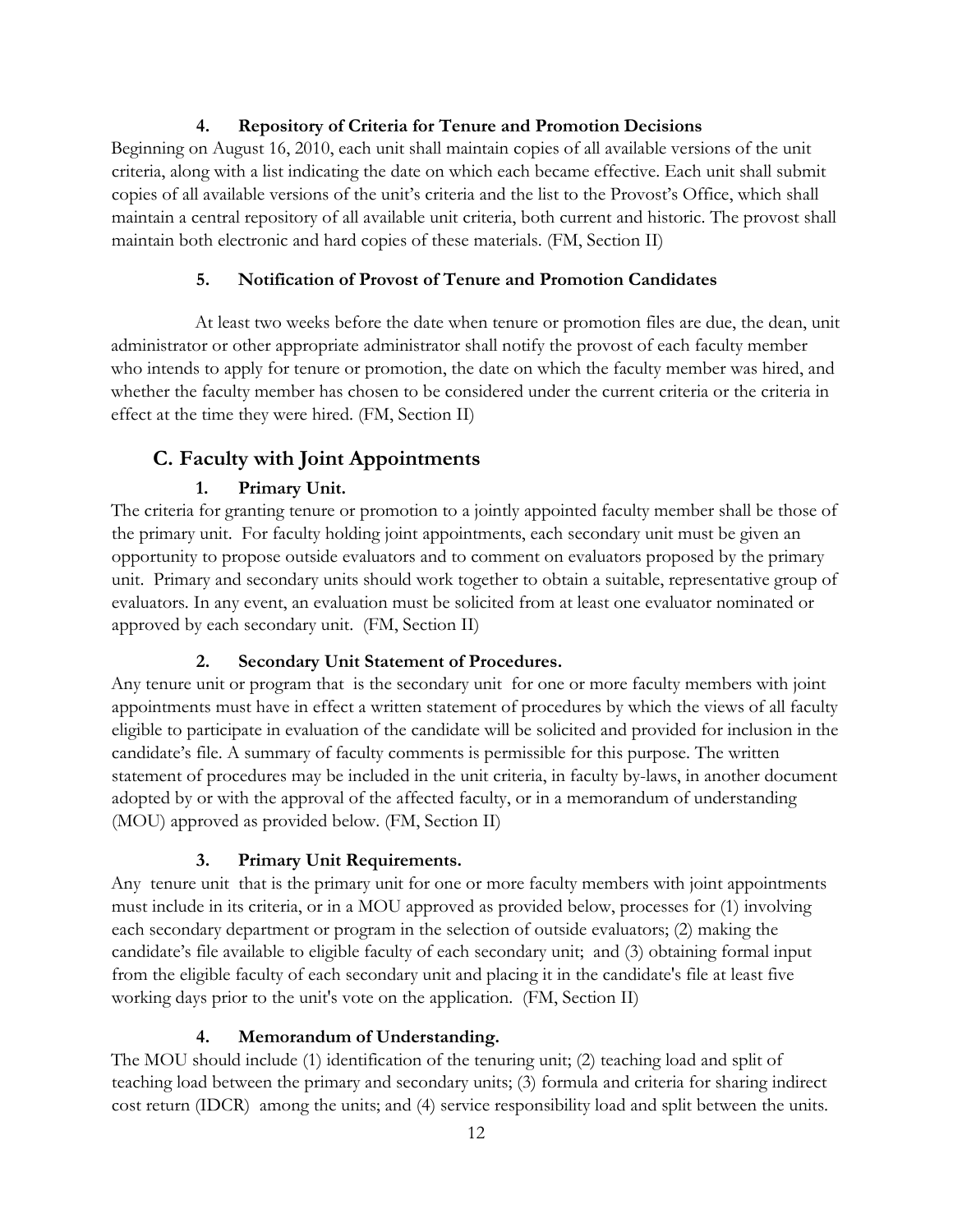The MOU should include signatures of the jointly appointed faculty member, the unit heads of the primary and secondary units, the deans of the colleges in which the units reside, and the provost. The teaching load for a joint appointment should not be greater than for a faculty member of the same rank in the primary unit. The service load for a joint appointment should be comparable to a normal service load of a faculty member of the same rank in the primary unit. (FM, Section II)

#### **D. Local Unit Structure**

<span id="page-16-0"></span>The tenured faculty of each academic unit shall serve as that unit's tenure and promotion committee. Tenure units with fewer than five tenured members of the appropriate rank are required to submit to the UCTP a policy for constituting the unit tenure and promotion committee so that the committee will have at least five tenured members of the appropriate rank. In the event such a policy is included in the unit's approved tenure and promotion procedures, no further approval from UCTP is needed. The unit tenure and promotion committee may create select committees to assist the full committee in the performance of its work. Where possible, a select committee shall include both professors and associate professors. (FM, Section II) By April 15 of each year, each unit tenure and promotion committee shall elect a chair for the upcoming year and report the chair's name to the provost and Faculty Senate Office. (FM, Section II)

# <span id="page-16-1"></span>**E. Voting at the Unit Level**

#### <span id="page-16-2"></span>**1. Eligible Voters.**

Only tenured members of the unit may vote on an application for tenure or promotion. Faculty members of equal or higher rank may vote on a candidate for tenure but only faculty of higher rank may vote on promotion. Faculty who are administrators or officers of the University, including unit administrators, deans, provost or president, may not vote or make recommendations on a file in more than one capacity or at more than one level. Emeriti professors may not vote.). A faculty member on leave who wants and is able to vote should be allowed to do so.

#### <span id="page-16-3"></span>**2. Closed Meetings.**

Meetings at which candidates are considered for promotion and tenure are closed to everyone except those eligible to vote on the candidate and a representative(s) of secondary unit(s). The representatives of secondary units are not allowed to vote unless chosen as a member of the T&P committee. However, meetings may by rule, motion, or invitation of the chair of the meeting, be opened to anyone the body wishes to be present at the meeting and/or be heard. Administrators attending the meeting should refrain from introducing material that is appropriate only for consideration at another administrative level.

#### <span id="page-16-4"></span>**3. Review Process.**

Tenured faculty of a unit may review a candidate as a committee of the whole or operate through a select committee. The select committee shall have at least five members (FM, Section II), and will be drawn from the entire unit or significant academic subdivision (e.g., program). (FM, Section II) Except for promotion to professor or tenure at that rank, a select committee should include both associate professors and professors.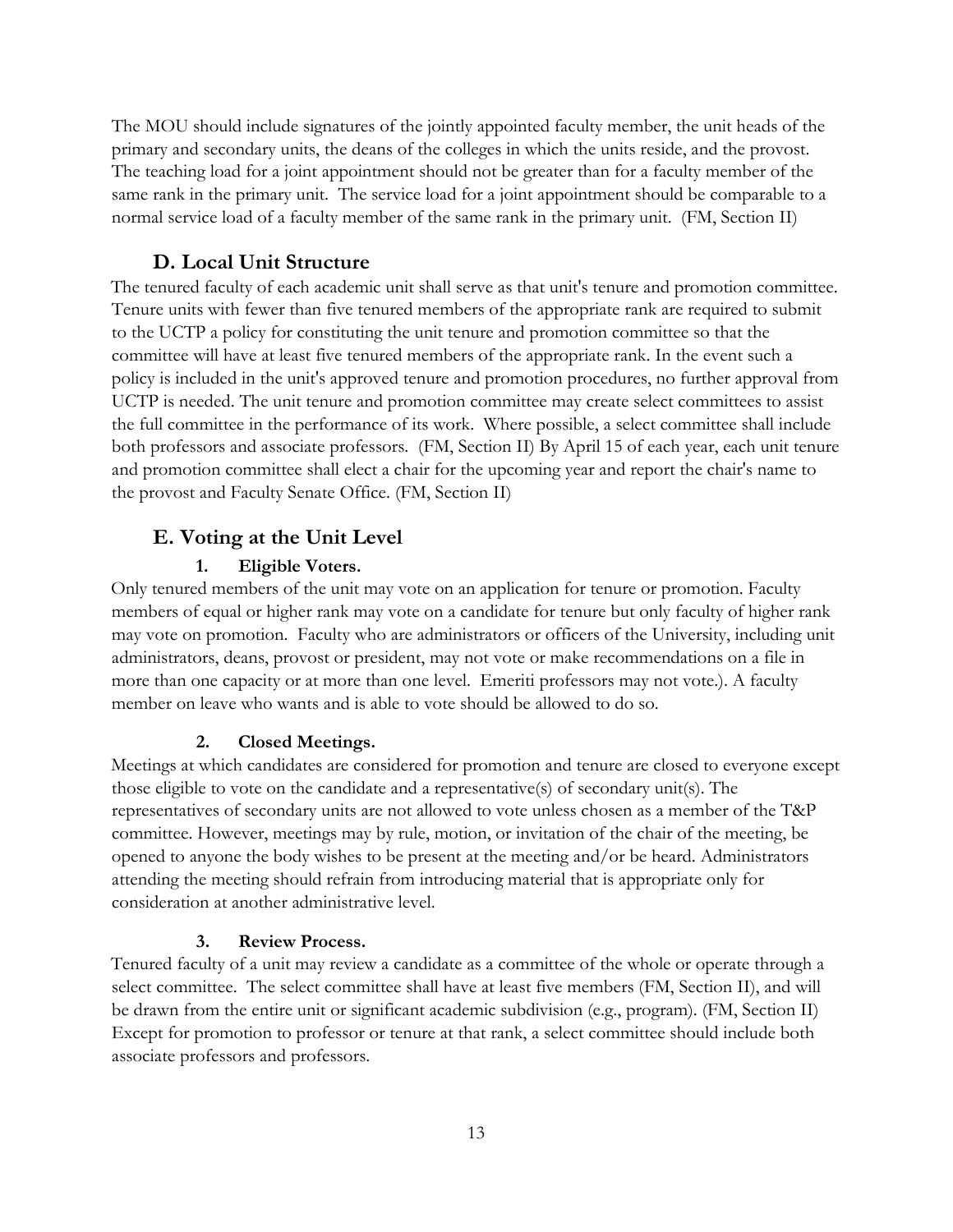#### <span id="page-17-0"></span>**4. Voting Requirements.**

Each unit shall apply its criteria and procedures to determine whether a candidate qualifies for promotion, tenure, or both. All voting shall be by secret ballot. With regard to tenure recommendations, all committee members of rank equal to or higher than the candidate shall vote. With regard to promotion recommendations, all committee members of higher rank than the candidate shall vote. Each member eligible to vote shall vote "yes" or "no" or "abstain." (FM, Section II) Whether an abstention vote in the unit counts towards the total votes for a candidate in determining an appropriate majority shall be decided at the unit level. It must be made explicit in the Unit Criteria the manner in which absentee ballots must be treated. Each unit may decide what percentage of the vote constitutes a favorable recommendation. Where the unit rules do not specify otherwise, a simple majority of yes votes among those voting "yes" and "no" shall constitute a favorable recommendation. (ID, 10/10/89) The result of all votes of the committee and the eligible unit faculty will be included in the file.

#### <span id="page-17-1"></span>**5. Written Justifications.**

Written justification of all votes at the unit level shall be mandatory and shall state specifically how the candidate meets or does not meet the unit's criteria. (FM, Section II) A written justification must be provided by each faculty member who voted, either on the ballot itself, on a separate form, or in a letter addressed to the dean, unit administrator (Board of Trustees, (6/4/77), or provost. Justifications need not be signed or identify the author, but must be clearly identified as justifications and must state how the author voted. All such justifications shall be included in the file.

# <span id="page-17-2"></span>**F. Procedures Just After the Unit Voting**

#### <span id="page-17-3"></span>**1. Favorable Unit Vote**

If the unit vote is favorable to the candidate, the unit administrator or other official specified in the unit's T&P Procedures will write a letter for the file containing an assessment of the candidate's qualifications and a recommendation. (If the unit administrator or other official is a candidate, or if the unit is in a non-departmentalized school or college, there will be no letter from the unit administrator.). The unit administrator or specified official will forward the file, with the ballots, and justifications to the dean of the school or college. The dean will review the file, add an assessment and a recommendation, and forward the file to the provost. The provost will review the file, add an assessment and recommendation, and forward the file to the UCTP.

#### <span id="page-17-4"></span>**2. Unfavorable Unit Vote**

If the unit fails to give the candidate a favorable vote, the unit's T&P chair (or if the chair is not privy to the unit proceedings, a designated senior faculty member who was) will notify the candidate promptly and shall, upon request by the candidate, without attributions, provide the candidate with a written synopsis of the discussion and an indication of the strength of the vote of the unit. Only if the candidate files a written appeal will the file be forwarded to the next level of review; i.e., unit administrator or dean.

#### <span id="page-17-5"></span>**3. Split Unit Vote**

If a candidate receives both a favorable and an unfavorable vote (e.g. "yes" for promotion; "no" for tenure) the candidate must make a written formal appeal of the unfavorable vote if he or she wishes